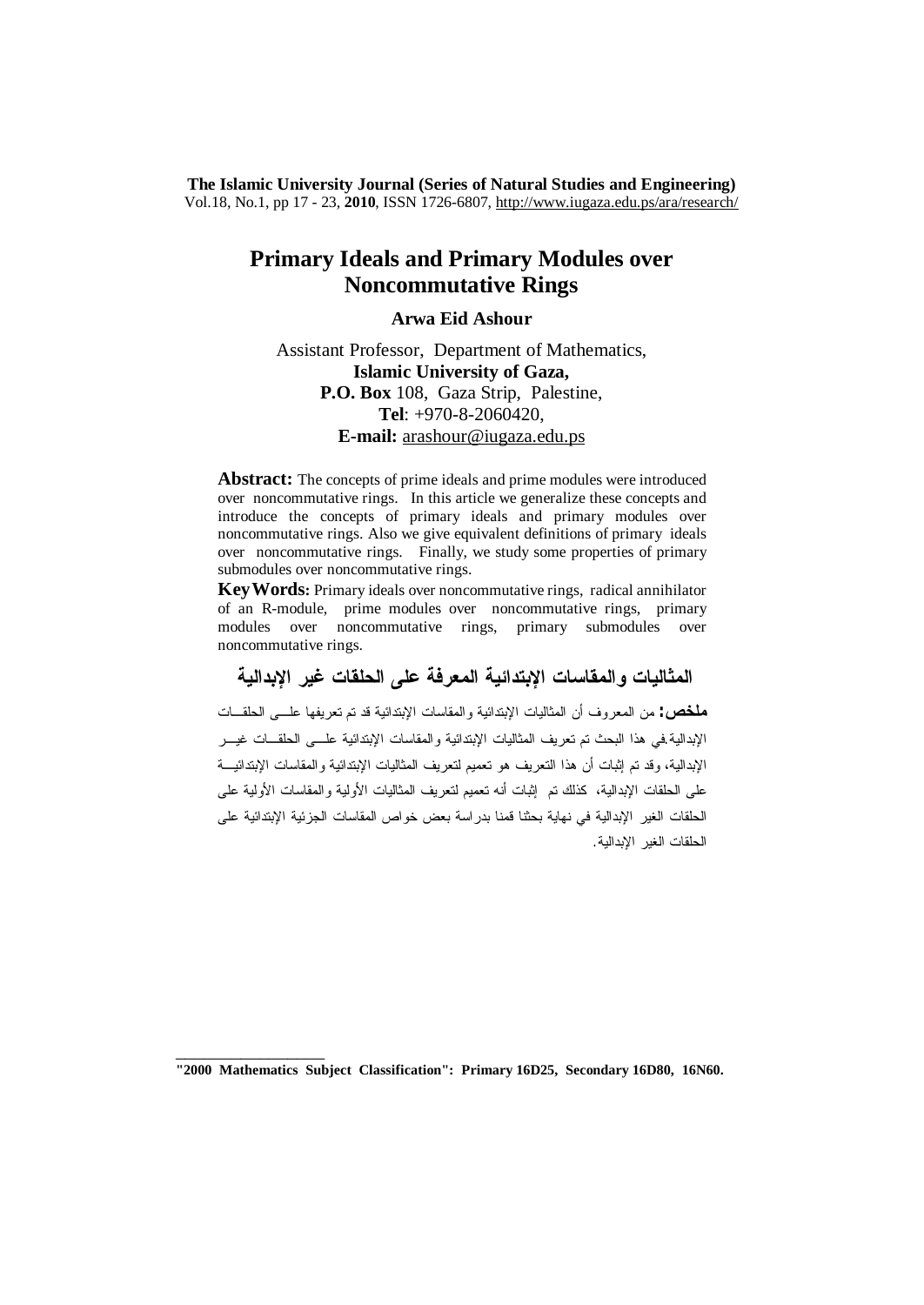#### **1. Introduction**

Among the most fundamental objects of study in commutative ring theory are the prime and the primary ideals. Prime and primary ideals are also quite useful in the study of noncommutative rings. Prime ideals were defined over noncommutative rings as early as 1928 by W. Krull [1], as follows:

An ideal *P* in an arbitrary ring *R* is said to be a prime ideal if  $P \neq R$  and, for ideals *A* and *B* of *R* satisfying  $AB \subset P$  implies that  $A \subset P$  or  $B \subset P$ .

He also defined prime rings as follows: Let  $R$  be an arbitrary ring. If the zero ideal of *R* is prime, we call *R* a prime ring.

In Section 2 of this paper, we generalize the concept of prime ideals in noncommutative rings to the concept of primary ideals in noncommutative rings as follows:

An ideal *P* in an arbitrary ring *R* is said to be a primary ideal if  $P \neq R$ and, for ideals *A* and *B* of *R* satisfying  $AB \subseteq P$  implies that either  $A \subseteq P$  or for some positive integer *n*,  $B^n = \{b^n \in R \mid b \in B\} \subseteq P$ . We also define the primary ring. Thus we say that an arbitrary ring *R* is primary if the zero ideal of *R* is primary.

 We show that our definition of primary ideal in an arbitrary ring is a generalization of the definition of primary ideal in a commutative ring. We also give an equivalent definition of primary ideals over noncommutative rings. Thus we show that an ideal  $P$  is primary in an arbitrary ring  $R$  if and only if the quotient ring  $R/P$  is a primary ring.

 In the beginning of Section 3 we define the radical annihilator of an *R*module *M*, as follows : for an *R*-module *M*, the radical annihilator of *M*  is denoted by rann(*M*) and is defined by  $rann(M) = \{r \mid r \in R$  and  $r^n \in ann(M)$  for some positive integer *n* }. Then we introduce the concept of primary modules. Thus we say that an *R*-module *N* is primary if  $N \neq 0$  and  $rann(N) = rann(\overline{N})$  for every nonzero submodule  $\overline{N} \subseteq N$ . We also show that this definition of a primary module is a generalization of the definition of a prime module - which are modules all of whose nonzero submodules have the same annihilator - in an arbitrary ring, as it is known in the commutative rings.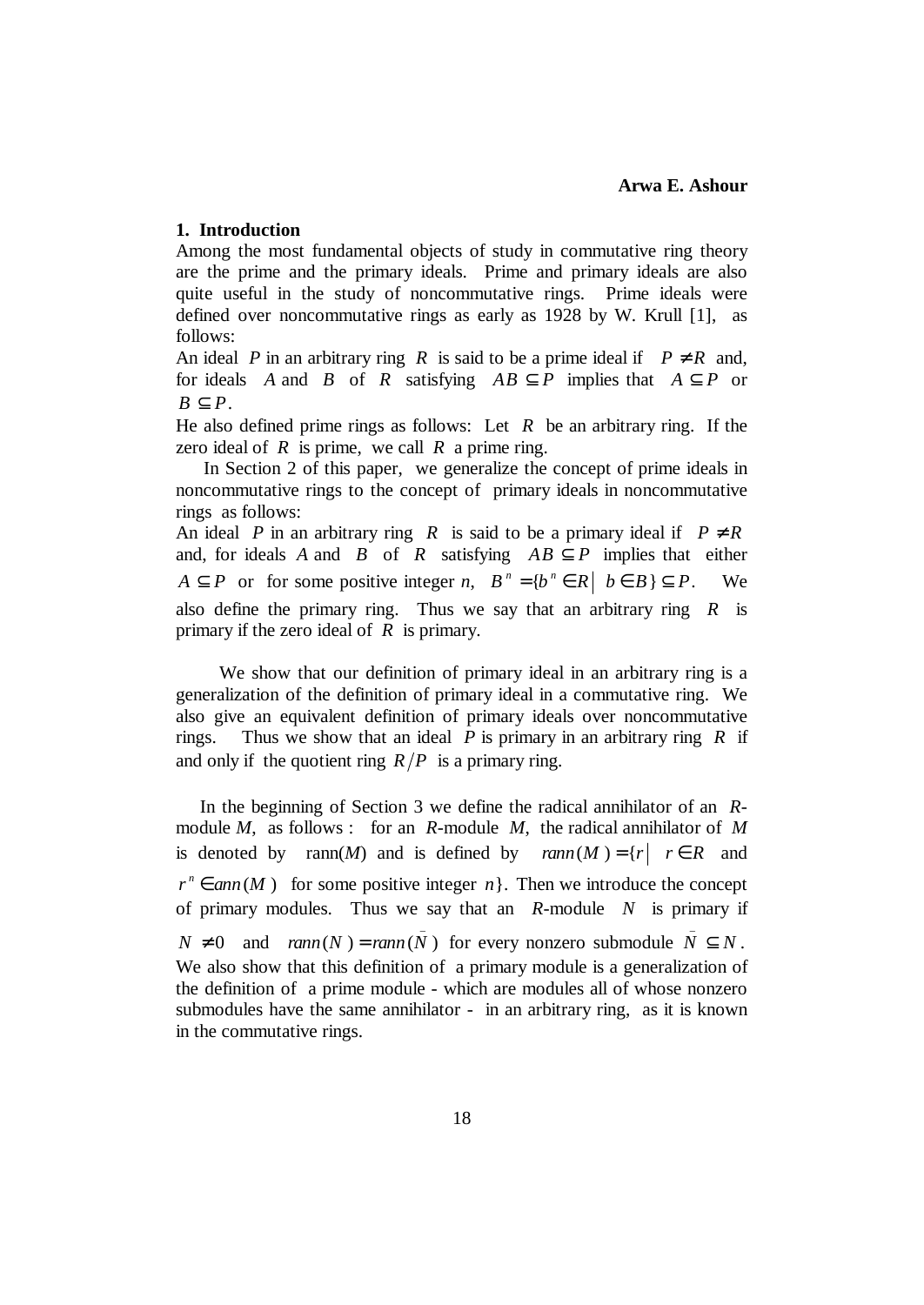#### **Primary Ideals and Primary Modules over**

Finally in Section 4, we study some properties of primary submodules and show that if *f* is an isomorphism from an *R-*module *B* to an *R*-module *D*, then a proper submodule *C* of *D* is primary if and only if  $f^{-1}(C)$  is a primary submodule of *B*.

*Throughout this paper, we will work exclusively with left modules and all rings are assumed to be rings with identity*.

## **2. Primary Ideals over Noncommutative Rings**

We first recall the following definitions [1],[2]:

**Definition 2.1** An ideal *P* in an arbitrary ring *R* is said to be a prime ideal if  $P \neq R$  and, for ideals *A* and *B* of *R* satisfying  $AB \subseteq P$  implies that  $A \subset P$  or  $B \subset P$ .

**Definition 2.2** Let *R* be an arbitrary ring. If the zero ideal of *R* is prime, we call *R* a prime ring.

Now we introduce the following definitions.

**Definition 2.3** An ideal *P* in an arbitrary ring *R* is said to be a primary ideal if  $P \neq R$  and, for ideals *A* and *B* of *R* satisfying  $AB \subseteq P$  implies that either  $A \subseteq P$  or for some positive integer *n*,  $B^n = \{b^n \in R\}$  $b \in B$  }  $\subset P$ .

**Definition 2.4** Let *R* be an arbitrary ring. If the zero ideal of *R* is primary, we call *R* a primary ring. That is if *A* and *B* are ideals such that  $AB = 0$ , then  $A = 0$  or *B* is a nil ideal.

**Remark 2.5** It is clear that every prime ideal in an arbitrary ring*R* is primary, but the converse is not true. Because if  $p$  is a prime integer, then the principal ideal  $(p^n)$  in *Z*, when *n* is a positive integer,  $(p^n)$  is a primary ideal, but it is not necessarily prime. For example the ideal (4) is primary ideal in *Z* , but it is not prime ideal in *Z*.

The following results show that our definition of primary ideals in an arbitrary ring is a generalization of the definition of primary ideal in a commutative ring.

**Theorem 2.6** Let *P* be an ideal in an arbitrary ring *R* such that  $P \neq R$ . If for all  $a, b \in R$ ;  $ab \in P$  implies that  $(a \in P \text{ or } b^n \in P$  for some positive integer *n*), (1)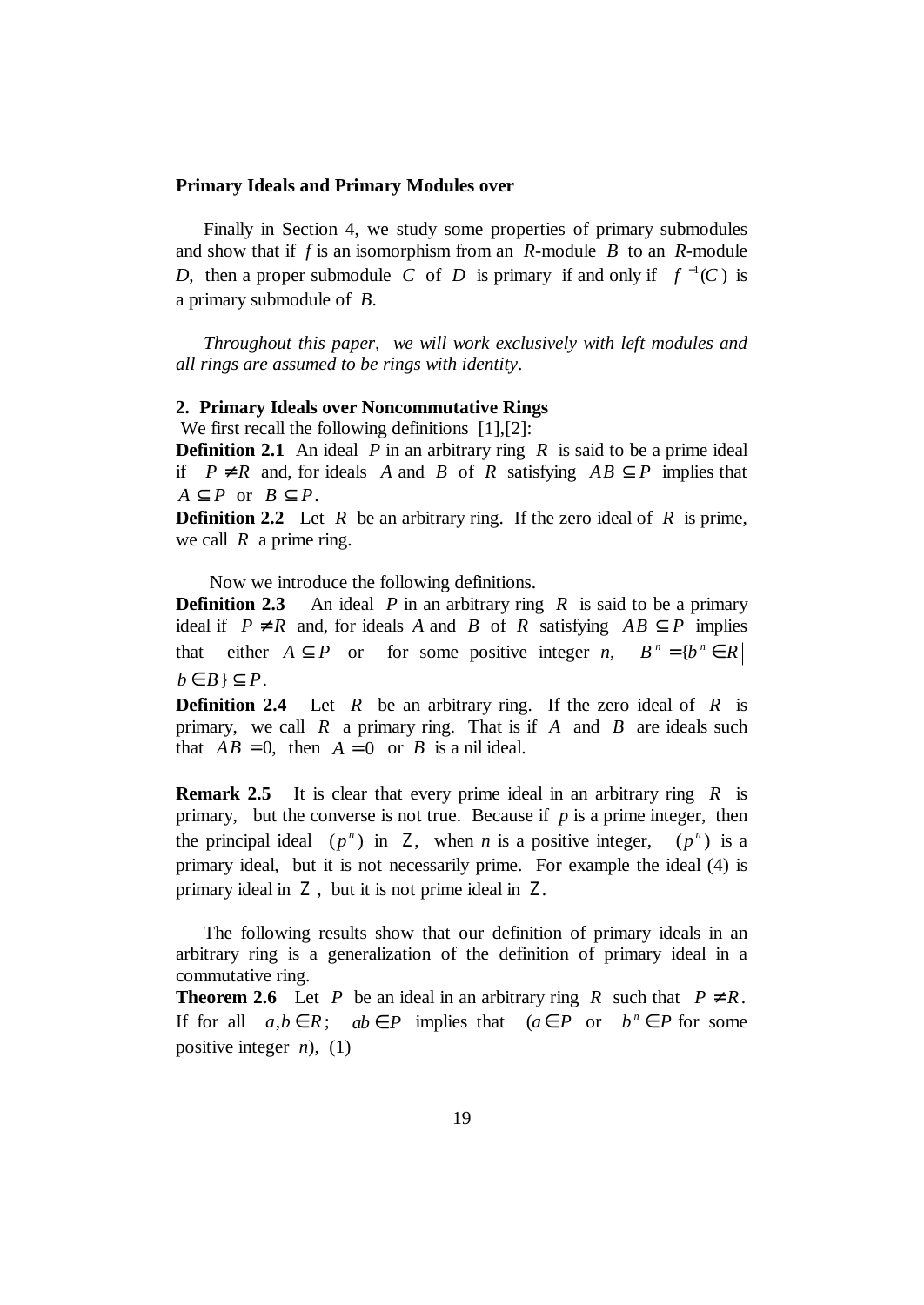then *P* is primary. Conversely, if *P* is primary and *R* is commutative, then  $P$  satisfies condition  $(1)$ .

**Proof.** Suppose that *P* is an ideal in an arbitrary ring *R* such that  $P \neq R$ and that  $P$  satisfies condition (1). Let  $I$  and  $J$  be ideals such that *IJ* ⊂ *P*.  $J^n \neq P$  and  $J^n \subset P$  for every positive integer *n*, then there exists an element  $j \in J$  such that  $j^n \notin P$  for every positive integer *n*. Now for every  $i \in I$ ,  $ij \in H \subseteq P$ , whence  $i \in P$  or  $j^n \in P$  for some positive integer *n*. Since  $j^n \notin P$  for every positive integer *n*, we must have  $i \in P$  for all  $i \in I$ ; that is,  $I \subset P$ . Therefore P is primary ideal of *R*. Conversely, if *P* is any ideal and  $ab \in P$ , then the principal ideal (*ab*) is contained in *P*. If *R* is commutative, then  $(a)(b) \subseteq (ab)$ , whence  $(a)(b) \subseteq P$ . If *P* is primary, then either  $(a) \subseteq P$  or  $(b)^n \subseteq P$ for some positive integer *n*, whence  $a \in P$  or  $b^n \in P$  for some positive integer *n*.  $\square$ 

**Remark 2.7** Commutivity is a necessary condition for the converse in the previous theorem.

**Proof.** Let *R* be the ring of  $2 \times 2$  matrices over the set of real numbers,

then  $P = 0$  is a primary ideal of *R*. However  $\bigg)$  $\left( \frac{1}{2} \right)$  $\mathsf{I}$ l ſ = 0 1 0 0  $a = \begin{bmatrix} 0 & 0 \\ 0 & 1 \end{bmatrix}$ , and  $\overline{1}$  $\lambda$  $\overline{\phantom{a}}$ l ſ = 0 0 1 0  $b = \begin{bmatrix} 1 & 0 \\ 0 & 0 \end{bmatrix}$  are elements in *R* with  $ab \in P$  but neither  $a \in P$  nor  $b^n \in P$  for any positive integer *n*. □

Now we give another equivalent definition of primary ideals over noncommutative rings.

**Proposition 2.8** *P* is a primary ideal over an arbitrary ring *R* if and only if  $R/P$  is a primary ring.

**Proof.** It is easy to check that if *P* is a primary ideal over an arbitrary ring *R*, then  $R/P$  is a primary ring. Now suppose that  $R/P$  is a primary ring. Let  $\Pi: R \to R/P$  be the canonical epimorphism. If *I* and *J* are ideals of *R* such that  $IJ \subseteq P$ , then  $\Pi(I)$ ,  $\Pi(J)$  are ideals of  $R/P$  such that  $\prod(I)\prod(J) = \prod(IJ) = 0$ . Since  $R/P$  is primary ring, either  $\Pi(I) = 0$  or  $\Pi^n(I) = 0$  for some positive integer *n*; that is,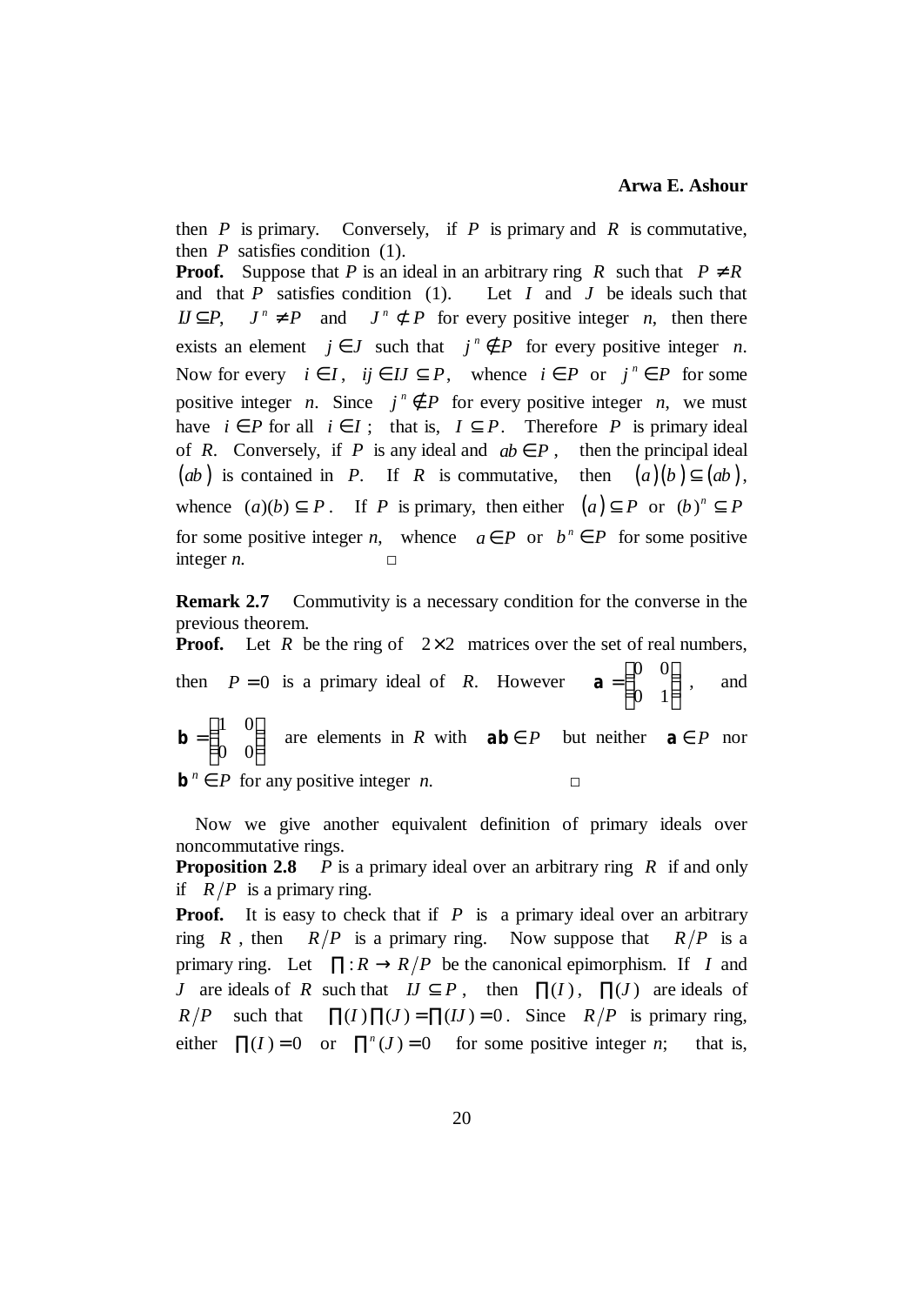#### **Primary Ideals and Primary Modules over**

 $I \subseteq P$  or  $J^n \subseteq P$  for some positive integer *n*. Therefore, *P* is a primary ideal of *R*. □

## **3. Primary Modules over Noncommutative Rings**

We first recall the following definitions [3], [4]: **Definition 3.1** Let *M* be an *R*-module. The annihilator of *M*, denoted by *ann*(*M*) and is defined by *ann*(*M*) =  $\{r \mid r \in R \text{ and } rM = 0\}$ .

**Definition** 3.2 An *R*-module *N* is prime if  $N \neq 0$  and  $ann(N) = ann(N)$  for every nonzero submodule  $N \subseteq N$ . \_

**Definition 3.3** Let *M* be an *R*-module. The radical annihilator of *M* is denoted by *rann*(*M*) and is defined by *rann*(*M*) =  $\{r \mid r \in R$  and  $r^n \in ann(M)$  for some positive integer *n* }.

**Remark 3.4** It is clear that *ann*(*M)* is a subset of *rann*(*M*) for any *R*module *M*, but the converse is not necessarily true. Consider the following example:

Let  $R = Z$  and  $M = Z_4$ . Then  $ann(Z_4) = 4Z$ , but  $rann(Z_4) = 2Z$ .

 Now we define the primary modules over noncommutative rings as follows:

**Definition** 3.5 An *R*-module *N* is primary if  $N \neq 0$  and \_  $rann(N) = rann(N)$  for every nonzero submodule  $N \subseteq N$ . \_

**Remark 3.6** Every prime module is primary, but the converse is not true. **Proof.** Let *P* be a prime *R*-module of a ring *R*. Let  $N \neq 0$  be a submodule of *P*. Let  $r \in \text{rann}(P)$ , then  $r^n \in \text{ann}(P) = \text{ann}(N)$  for some positive integer *n*. Thus  $r \in \text{rann}(N)$ . Hence  $\text{rann}(P) \subseteq \text{rann}(N)$ . Similarly, we can prove that  $rann(N) \subseteq rann(P)$ . Therefore *rann*(*N*) = *rann*(*P*). Thus *P* is a primary *R*-module. Now note that  $Z_4$ is a primary *Z*-module, however it is not a prime *Z*-module.  $\Box$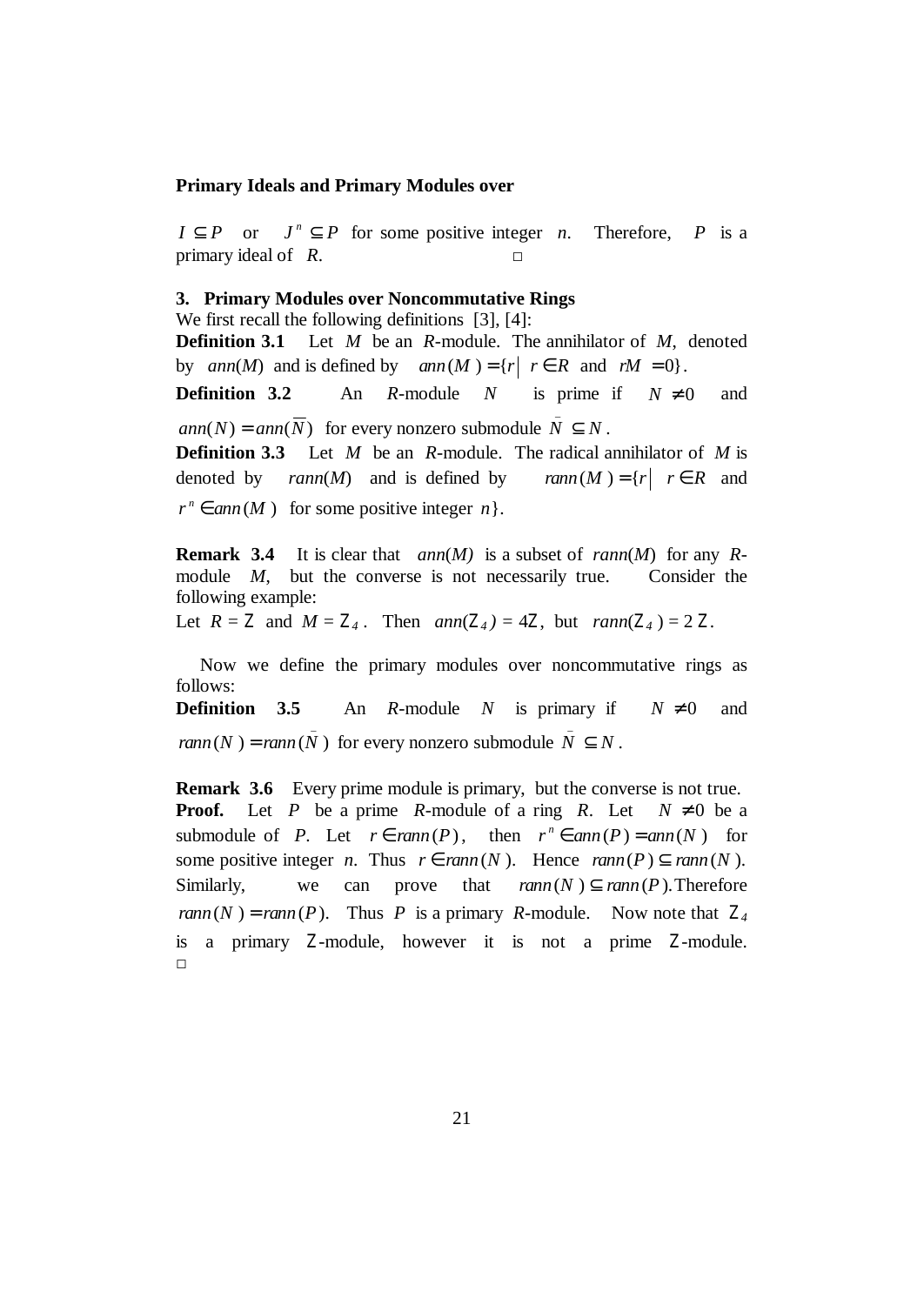## **4. Primary Submodules over Noncommutative Rings**

We define the primary submodules over noncommutative rings as follows:

 **Definition 4.1** Let *M* be an *R*-module. Let *N* be a submodule of *M*. *N* is said to be a primary submodule of *M* if  $N \neq 0$  and  $rann(N) = rann(\overline{N})$  for every nonzero submodule  $\overline{N} \subseteq N$ .

**Proposition 4.2** Let  $f : B \to D$  be an *R*-module isomorphism and  $C \neq D$  a submodule of *D*. Then *C* is a primary submodule of *D* if and only if  $f^{-1}(C)$  is a primary submodule of *B*.

**Proof.** Suppose that *C* is a primary submodule of *D*, then  $C \neq 0$ . Thus  $f^{-1}(C) \neq 0$ . Let  $\overline{N}$  be a nonzero submodule of  $f^{-1}(C)$ . Then  $f(\overline{N})$  is a nonzero submodule of *C*. Since *C* is primary, then  $rann(C) = rann(F(\overline{N})).$  $r \in \text{rann}(f^{-1}(C))$  if and only if  $r^{n} f^{-1}(C) = 0$  for some positive integer *n* if and only if  $f^{-1}(r^{n}C) = 0$  for some positive integer *n* if and only if  $r^nC = 0$  for some positive integer *n* if and only if  $r \in \text{rann}(C) = \text{rann}(f(\bar{N}))$  if and only if  $r^m f(\bar{N}) = 0$ for some positive integer *m* if and only if  $f(r^m \overline{N}) = 0$  for some positive integer *m* if and only if  $r^m \overline{N} = 0$  for some positive integer *m* if and only if *r* ∈ *rann*( $\overline{N}$ ). Therefore, *rann*( $f^{-1}(C)$ ) = *rann*( $\overline{N}$ ) and hence  $f^{-1}(C)$  is a primary submodule of *B*.

Conversely, Let  $f^{-1}(C)$  be a primary submodule of *B*, then  $f^{-1}(C) \neq 0$ . Thus  $C \neq 0$ . Let  $\overline{C}$  be a nonzero submodule of *C*, then  $f^{-1}(\overline{C})$  is a nonzero submodule of  $f^{-1}(C)$ . Since  $f^{-1}(C)$  is a primary submodule of *B*, then

 $rann(f^{-1}(\overline{C})) = rann(f^{-1}(C))$ . Note that  $s \in rann(C)$  if and only if  $s<sup>n</sup>C = 0$  for some positive integer *n* if and only if  $f<sup>-1</sup>(s<sup>n</sup>C) = 0$  for some positive integer *n* if and only if  $s^n f^{-1}(C) = 0$  for some positive integer n if and only if  $s \in \text{rann}(f^{-1}(C)) = \text{rann}(f^{-1}(\overline{C}))$  if and only if  $s^{m} f^{-1}(\overline{C}) = 0$  for some positive integer m if and only if  $f^{-1}(s^{m} \overline{C}) = 0$ for some positive integer *m* if and only if  $s^m\overline{C} = 0$  for some positive integer *m* if and only if  $s \in \text{rann}(\overline{C})$ . Thus  $\text{rann}(C) = \text{rann}(\overline{C})$  and hence  $C$  is a primary submodule of  $D$ .